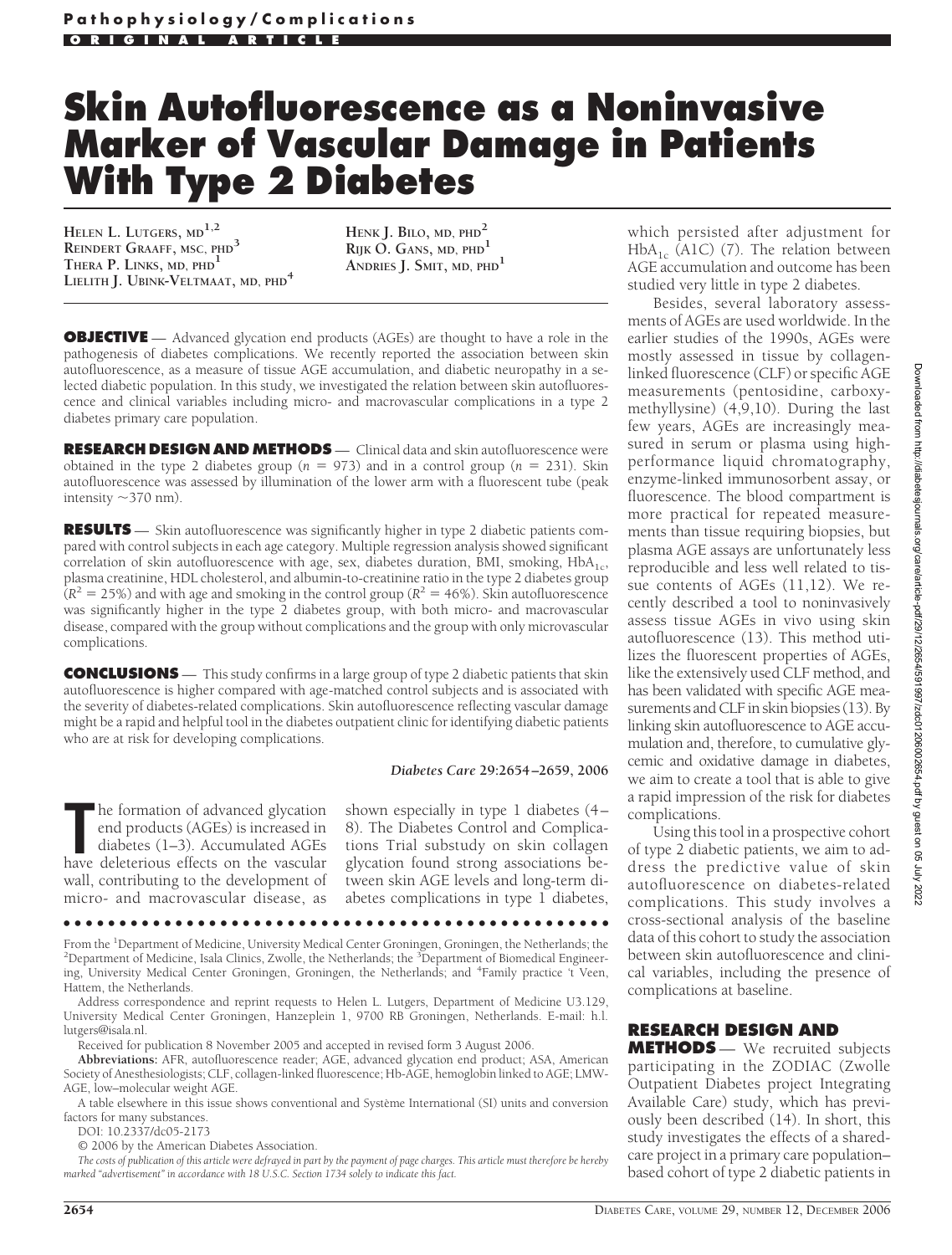the eastern part of the Netherlands. All patients of 32 general practitioners receiving their diabetes support in the primary care setting and who additionally visited the diabetes outpatient clinic annually were approached. Patients were included from May 2001 to May 2002. Patients with cognitive disability or terminal diseases were excluded from the ZODIAC study and, consequently, also ineligible to the present study. After obtaining informed consent, autofluorescence was measured in 1,121 of the 1,450 patients (77%) that visited the outpatient clinic during the inclusion period.

Additionally, skin autofluorescence was measured in a nondiabetic control group of 231 consecutive preoperativeevaluation visitors of the outpatient clinic who did not have a history of diabetes, cardiovascular events, or renal disease (15). The study was approved by the local ethical committee.

Skin autofluorescence was assessed by the autofluorescence reader (AFR; patent PCT/NL99/00607 [prototype of current AGE Reader]; DiagnOptics BV, Groningen, the Netherlands) as described previously (13). In short, the autofluorescence reader illuminates a skin surface of  $\sim$ 4 cm<sup>2</sup>, guarded against surrounding light, with an excitation light source (8-W blacklight; Philips) between 300 and 420 nm (peak excitation ~370 nm). Emission light and reflected excitation light from the skin are measured with a spectrometer (AVS-USB2000; Avantes, Eerbeek, the Netherlands), in the 300- to 600-nm range, using a  $50$ - $\mu$ m glass fiber (Farnell, Leeds, U.K.). Measurements were performed at room temperature, while patients were in a seated position, at the volar side of the arm  $\sim$  10 cm below the elbow fold.

Since skin pigmentation may influence autofluorescence by light absorption (16), autofluorescence was calculated by dividing the average emitted light intensity per nanomole in the range 420–600 nm by the average excitated light intensity per nanometer in the range 300–420 nm. Autofluorescence was expressed in arbitrary units (AU) and multiplied by 100. Skin reflection was calculated in the range 300–420 nm by dividing the mean intensity reflected from the skin by the mean intensity reflected from a white Teflon block (assuming 100% reflectance).

Autofluorescence measurements were performed in 1,121 type 2 diabetic patients at two different locations, with two identical autofluorescence reader systems, by six diabetes nurses. Measurements in 148 patients (13%) had to be discarded: 74 for improper previous calibration, 36 showed light leakage from surrounding light, 7 because the tube was switched off inadvertently, and 31 because of too dark skin type, resulting in almost complete absorbtion of all the excitation light (skin reflection  $\langle 7.5\% \rangle$ , leaving too little light to measure autofluorescence with the current set up.

Autofluorescence measurements in the control group were performed by one examiner. None of the measurements in the control group were discarded. Thus, autofluorescence measurements in 973 type 2 diabetic patients and 231 control subjects were available for analysis. Overall, the autofluorescence measurements and mean age-corrected autofluorescence per measuring month  $(P = 0.3)$ , per examiner  $(P = 0.6)$ , and per autofluorescence reader system  $(P = 0.1)$  did not differ significantly.

**Clinical data.** Clinical data are derived from the Diabetic Electronic Monitoring System containing all data of the diabetic patients since the start of the shared-care project (1998) (17). Clinical data and laboratory results obtained on the date of the autofluorescence measurement were used in the analysis.

The blood pressure was a seated single measurement, obtained after 5 min rest, using an aneroid device. A1C was measured with a Primus CLC-385 using boronate affinity chromatography and high-performance liquid chromatography (reference value 4.0–6.0%). A Roche/Hitachi MODULAR analyzer was used for serum creatinine (kinetic colorimetric assay), nonfasting total cholesterol (cholesterol esterase/peroxidase enzymatic method), nonfasting HDL cholesterol (HDL-Cholesterol, homogeneous enzymatic colorimetric test), nonfasting triglycerides (lipase glycerol kinase enzymatic method), and urinary microalbumin (Tina-quant Albumin, immunoturbidimetric assay).

Retinal photography was scored by an independent ophthalmologist as absent, background, or proliferative retinopathy. Microalbuminuria was defined as an albumin-to-creatinine ratio  $>3.5$  in women or  $>2.5$  in men, in two subsequent samples (at baseline and in the year before baseline) or once in the year before baseline while using an ACE inhibitor at baseline. Diminished sensibility at least at one foot was considered as neuropathy (tested with a 5.07 Semmes Weinstein

monofilament, applied on three areas of each foot) (18). The presence of microvascular complications was defined as meeting the criteria of microalbuminuria, neuropathy, and/or at least background retinopathy. Cardiovascular disease was defined as ischemic heart disease (ICD-9 codes 410–414 and/or a history of coronary artery bypass surgery or percutaneous coronary intervention), cerebrovascular accidents, or peripheral vascular disease (surgical intervention, claudication, and/or diminished or absent pulsations of ankle or foot arteries). The presence of macrovascular complications is defined when meeting at least one aspect of cardiovascular disease.

The following clinical data of the control group were collected: age, sex, current tobacco use, BMI, and blood pressure. An independent anesthesiologist classified the subjects according to the American Society of Anesthesiologists (ASA) classification, ASA class 1–5 (ASA 1 means a healthy patient without medical problems, and ASA 5 means moribund, not expected to live for another 24 h) (19). The large majority of the control group were classified as ASA 1 and  $2$  ( $>90\%$ ). **Statistical analyses.** Multiple linear regression analysis was used to determine independent relations between skin autofluorescence and clinical variables. ANOVA was applied to compare differences between groups. Calculation of sample size of the diabetic population was based on a Cox regression power analysis. As the present cross-sectional study is part of a follow-up study in which cardiovascular end points will be the most critical end point, 741 patients are needed to detect a 6% difference in event-free surviving proportion (0.93 vs. 0.87) with 80% power and  $\alpha = 0.05$  in a two-sided test, with 17% lost to follow-up (200 of 1,200).

Sample size of the nondiabetic control population was calculated according to formula of Altman (20). In our previous study, skin autofluorescence was 20– 30% higher in diabetic patients (13). This was a heterogeneous group, including type 1 and type 2 diabetic patients. Furthermore, the mean A1C was higher (7.8%) than the mean A1C (7.1%) of the type 2 diabetic patients in this study (calculated in an interim analysis after inclusion of 475 patients). This taken into account, we considered a difference of 10–15% as clinically relevant. According to the nomogram of Altman (20), with 80% power and  $\alpha$  = 0.05, a sample size of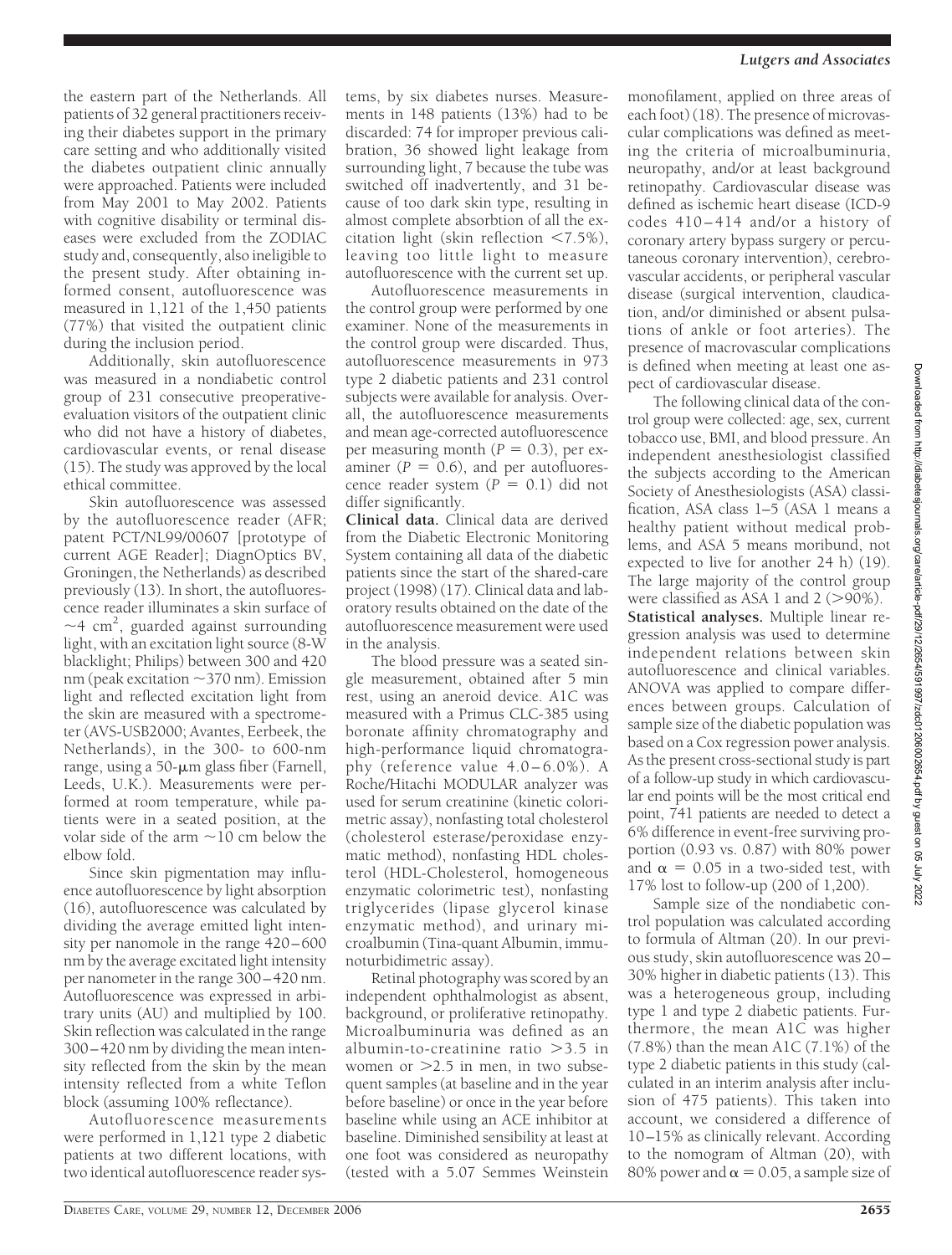| Table 1-Clinical characteristics of the type 2 diabetic population and the control group |  |  |
|------------------------------------------------------------------------------------------|--|--|

| Characteristic                                   | Type 2 diabetes  | Control subjects |
|--------------------------------------------------|------------------|------------------|
| n                                                | 973              | 231              |
| Age (years)                                      | $66 \pm 11$      | $52 \pm 17$      |
| Male sex                                         | 47               | 38               |
| Caucasian                                        | 97               | 100              |
| Smoker                                           | 19               | 30               |
| BMI $\frac{\text{kg}}{\text{m}^2}$               | $29 \pm 5$       | $27 \pm 5$       |
| Systolic blood pressure (mmHg)                   | $146 \pm 20$     | $144 \pm 22$     |
| Diastolic blood pressure (mmHg)                  | $81 \pm 10$      | $82 \pm 11$      |
| Diabetes duration (years)                        | $4.2(1.6-8.3)$   |                  |
| AlC $(\%)$                                       | $7.0 \pm 1.3$    | Ref.             |
| Creatinine $(\mu \text{mol/l})$                  | $96 \pm 20$      | Ref.             |
| Creatinine clearance (Cockroft-formula) (ml/min) | $76 \pm 27$      | Ref.             |
| Urinary albumin-to-creatinine ratio              | $1.47(0.8-4.1)$  | Ref.             |
| Total cholesterol (mmol/l)                       | $5.2 \pm 1.0$    | Ref.             |
| HDL cholesterol (mmol/l)                         | $1.3 \pm 0.3$    | Ref.             |
| LDL cholesterol (mmol/l)                         | $2.9 \pm 0.9$    | Ref.             |
| Triglycerides (mmol/l)                           | $2.3 \pm 1.3$    | Ref.             |
| Microvascular disease                            | 49               |                  |
| Macrovascular disease                            | 39               |                  |
| Skin autofluorescence (total group) (AU)         | $2.79 \pm 0.8$   | $2.14 \pm 0.6$   |
| 40–49 years ( $n = 64$ ; $n = 44$ )*             | $2.17 \pm 0.5$ † | $1.84 \pm 0.4$   |
| 50–59 years ( $n = 199$ ; $n = 47$ )*            | $2.57 \pm 0.7$ † | $2.12 \pm 0.3$   |
| 60–69 years ( $n = 278$ ; $n = 32$ )*            | $2.69 \pm 0.7$   | $2.50 \pm 0.6$   |
| 70–79 years ( $n = 307$ ; $n = 37$ )*            | $3.04 \pm 0.8$ † | $2.76 \pm 0.6$   |
| $>80$ years (n = 108; n = 7)*                    | $3.17 \pm 0.7$   | $2.89 \pm 0.5$   |

Data are percent, means  $\pm$  SD, or median (interquartile range). Reference (Ref.) values of the laboratory: A1C 4.0–6.0%, creatinine 70–110 mol/l, creatinine clearance (Cockroft-formula) 80–120 ml/min, urinary albumin-to-creatinine ratio 0–2.5, total cholesterol 3.5–5.0 mmol/l, HDL cholesterol 0.9–1.7 mmol/l, LDL cholesterol 3.6–4.4 mmol/l, and triglycerides 0.6–2.2 mmol/l. \*First *n* represents the number of type 2 diabetic patients, second *n* represents the number of control subjects per age category. †*P* 0.01 (*t* test in horizontal direction, per age category).

200 nondiabetic control subjects was needed.

**RESULTS** — In the analysis of this study, 973 type 2 diabetic patients and 231 control subjects were included. The medical characteristics are depicted in Table 1. All data were distributed normally, except for diabetes duration and albumin-to-creatinine ratio. Mean age in the control group was  $\sim$  14 years lower compared with the type 2 diabetes group, and there were more male subjects in the type 2 diabetes group (47 vs. 38% in the control group). In the type 2 diabetes group, median diabetes duration was 4.2 years (mean 6.3 years). Mean A1C was 7.0%, while 16% of the diabetic population was treated with insulin and 84% on noninsulin strategies (diet and/or oral agents). Microvascular complications were present in 49% of the patients (prevalence of retinopathy, 20%; microalbuminuria, 21%; and neuropathy, 28%). The prevalence of macrovascular disease was 39% (ischemic heart disease, 21%; cerebrovascular disease, 8%; and peripheral vascular

disease, 22%). There were no patients with (near) end-stage renal disease.

**Skin autofluorescence.** Overall, mean skin autofluorescence was 33% higher (2.79 AU) in the type 2 diabetes group compared with the control group (2.14 AU). In both type 2 diabetic and control subjects, autofluorescence was higher at each increment in age category ( $P < 0.01$ ) (Table 1). Autofluorescence was also higher in the type 2 diabetes group compared with the control group at each specific age category, which was significant  $(P < 0.01)$  in the age categories  $40-49$ , 50–59, and 70–79 years, and nonsignificant  $(P = 0.1, P = 0.3)$  in the age categories  $60-69$  and  $>80$  years. Sample sizes of the latter categories were very small in the control group. Multiple regression analysis showed that 25% (*R*<sup>2</sup> ) of the variance of skin autofluorescence could be predicted by age ( $\beta$  = 0.35, *P* < 0.0001), female sex  $(\beta = 0.17, P <$ 0.0001), current tobacco use  $(\beta = 0.14,$  $P < 0.0001$ ), diabetes duration ( $\beta$  = 0.10,  $P < 0.01$ ), plasma creatinine ( $\beta =$ 0.15,  $P < 0.0001$ ), A1C ( $\beta = 0.10$ ,  $P <$ 

0.001), albumin-to-creatinine ratio ( $\beta$  = 0.10,  $P < 0.001$ ), BMI ( $\beta = 0.08$ ,  $P <$ 0.01), and HDL cholesterol ( $\beta = -0.07$ ,  $P < 0.05$ ). Blood pressure and other nonfasting lipids were not significant in this model.

In the nondiabetic control group, multiple regression analysis showed that  $46\%$   $(R^2)$  of the variance of skin autofluorescence could be predicted by age ( $\beta$  =  $0.71, P < 0.001$ ) and current tobacco use  $(\beta = 0.17, P = 0.001)$ . In this multivariate analysis, the univariate correlation of autofluorescence with BMI ( $r = 0.2$ ,  $P \leq$ 0.05) and systolic blood pressure (*r* 0.3,  $P < 0.001$ ) disappeared.

Smoking was independently and positively related to autofluorescence in both groups. Smoking was more prevalent at younger age in both groups; in the type 2 diabetes group, the prevalence of smoking was 27% before age 65 years and 14% after age 65 years and in the control group, 37 and 13%, respectively. Figure 1*A* illustrates the effect of smoking on skin autofluorescence in control and type 2 diabetic subjects.

Female sex was independently and positively associated with skin autofluorescence in type 2 diabetes. No sex relation with autofluorescence was found in the control group. Further analysis in the type 2 diabetes group showed that autofluorescence was significantly higher in women under age 56 years compared with men (2.56 vs. 2.30 AU, respectively;  $P < 0.01$ ) (Fig. 1*B*). There was no significant sex-related difference of autofluorescence in the higher age categories.

Figure 2 shows the mean skin autofluorescence in the type 2 diabetic population per complication category with the 95% CI. Mean skin autofluorescence was significantly higher in the group with both micro- and macrovascular disease compared with the group without complications and the group with only microvascular complications (mean 3.12 [95% CI 3.01–3.23] vs. 2.57 [2.50– 2.65] and 2.71 AU [2.62–2.80]; *P* 0.001). Autofluorescence in the group with only macrovascular complications (2.91 AU [2.78–3.03]) was higher than in the group without complications. These differences remained significant when autofluorescence was corrected for age.

The same result was found by categorizing the type 2 diabetes group with both micro- and macrovascular disease and the type 2 diabetes group without complications in age decades. In each age decade 60 years, skin autofluorescence was sig-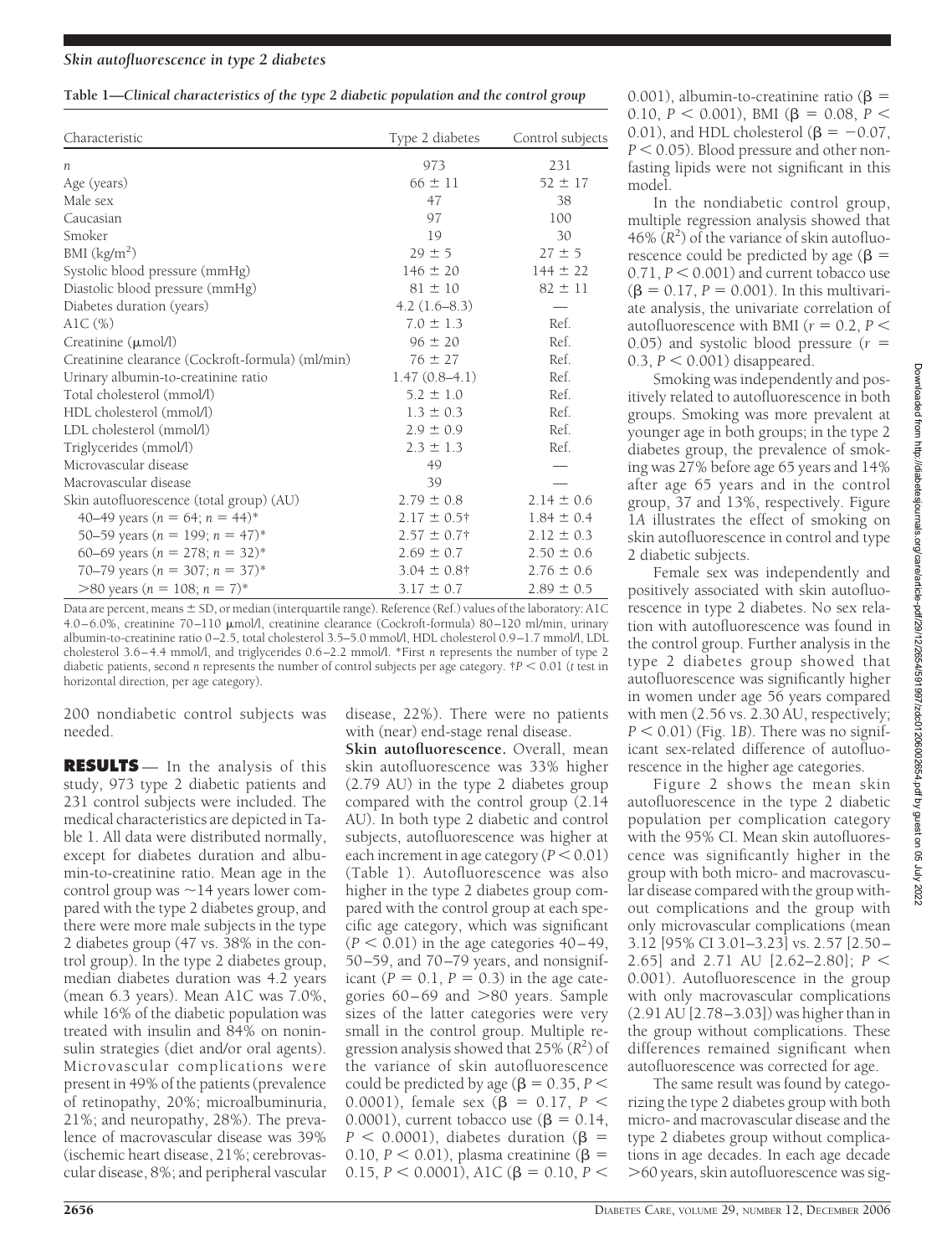

## Age category

Figure 1—*These boxplots show the distribution of skin autofluorescence (AF) per quintile of age in the type 2 diabetic (T2DM) population. Only the first, third, and fifth age quintile are shown.* A*: Effect of smoking in control compared with type 2 diabetic subjects. The boxplot of the smoking control subjects in the age category 77 years has not been depicted because of the group size was too small.* B*: Differences in autofluorescence due to sex at different age categories in the type 2 diabetic population. Skin autofluorescence is significantly higher in female patients aged 56 years (*P *0.01). The horizontal line within a box represents the median, and the lower and upper end of a box are the first and third quartile, respectively. The lower line and the upper line outside the box represent the 5th and 95th percentile, respectively.*

nificantly higher in type 2 diabetic patients with complications versus type 2 diabetic patients without complications  $(40-49 \text{ years: } 2.27 \text{ vs. } 2.08 \text{ AU } [P = \text{NS}];$ 50–59 years: 2.77 vs. 2.55 AU [ $P = NS$ ]; 60–69 years: 2.83 vs. 2.53 AU; 70–79 years:  $3.24$  vs.  $2.86$  AU; and  $>80$  years:  $3.47$  vs.  $3.01$  AU [ $P < 0.05$ ]).

**CONCLUSIONS** — This study confirms that in a large group of type 2 dia-

betic patients, skin autofluorescence is higher compared with age-matched control subjects. Moreover, skin autofluorescence was associated with a graded increase in the presence and severity of diabetes-related complications.

Known diabetes duration was relatively short, and, moreover, metabolic control was good (mean A1C 7.0%) compared with the previously reported smaller group with increased skin autofluorescence (13). Thus, our type 2 diabetes group might be expected to represent a more or less "healthy" diabetic population relatively unaffected by chronic complications. However, about half of this group was already diagnosed with micro- or macrovascular complications.

A1C had a small independent contribution to autofluorescence in our study. Sharp et al. (21) found no correlation with A1C and serum low–molecular weight AGEs (LMW-AGEs). They suggest that glycemia itself may not be responsible for increased AGE accumulation in diabetes, but other factors are involved. However, it can also be hypothesized that the restricted relation between glycemia (A1C) and AGEs is caused by the short turnover time of A1C. A1C represents metabolic control of the last  $\sim$ 8 weeks, which implies a rather "short-term memory" of glycemic stress. AGEs can also link to hemoglobin (Hb-AGE). Hb-AGE was slightly superior to A1C as a measure for metabolic control, which was attributed to the irreversible nature of AGEs (22). However, the relatively short turnover time of hemoglobin remains the limiting factor for the use of Hb-AGE or A1C as a real long-term glycemic index. An earlier study that confirmed the importance of protein turnover in AGE accumulation estimated the half-life of skin collagen on 15 years (23). Thus, skin AGE levels might provide a more "long-term memory" of glycemic stress and, therefore, be better in predicting complications. The Diabetes Control and Complications Trial substudy already demonstrated in type 1 diabetes that skin collagen glycation was a better predictor for diabetes complications compared with A1C (7,24).

Sex was an independent variable of skin autofluorescence in the type 2 diabetes group, with a higher autofluorescence in women (aged  $\leq 56$  years). This suggests an estrogen-related effect. The loss of sex difference in autofluorescence at an older age may be due to a decrease in skin collagen content in postmenopausal women (25). Sex hormones influence the collagen turnover rate and is important in the rate of AGE accumulation. Another large study in type 2 diabetes found a similar independent positive relation between female sex and levels of LMW-AGEs (26).

BMI and HDL cholesterol also contributed significantly to autofluorescence in the regression model. Although the coefficients were low, these relations can be valid. It is possible that skin autofluorescence is affected by the skin content of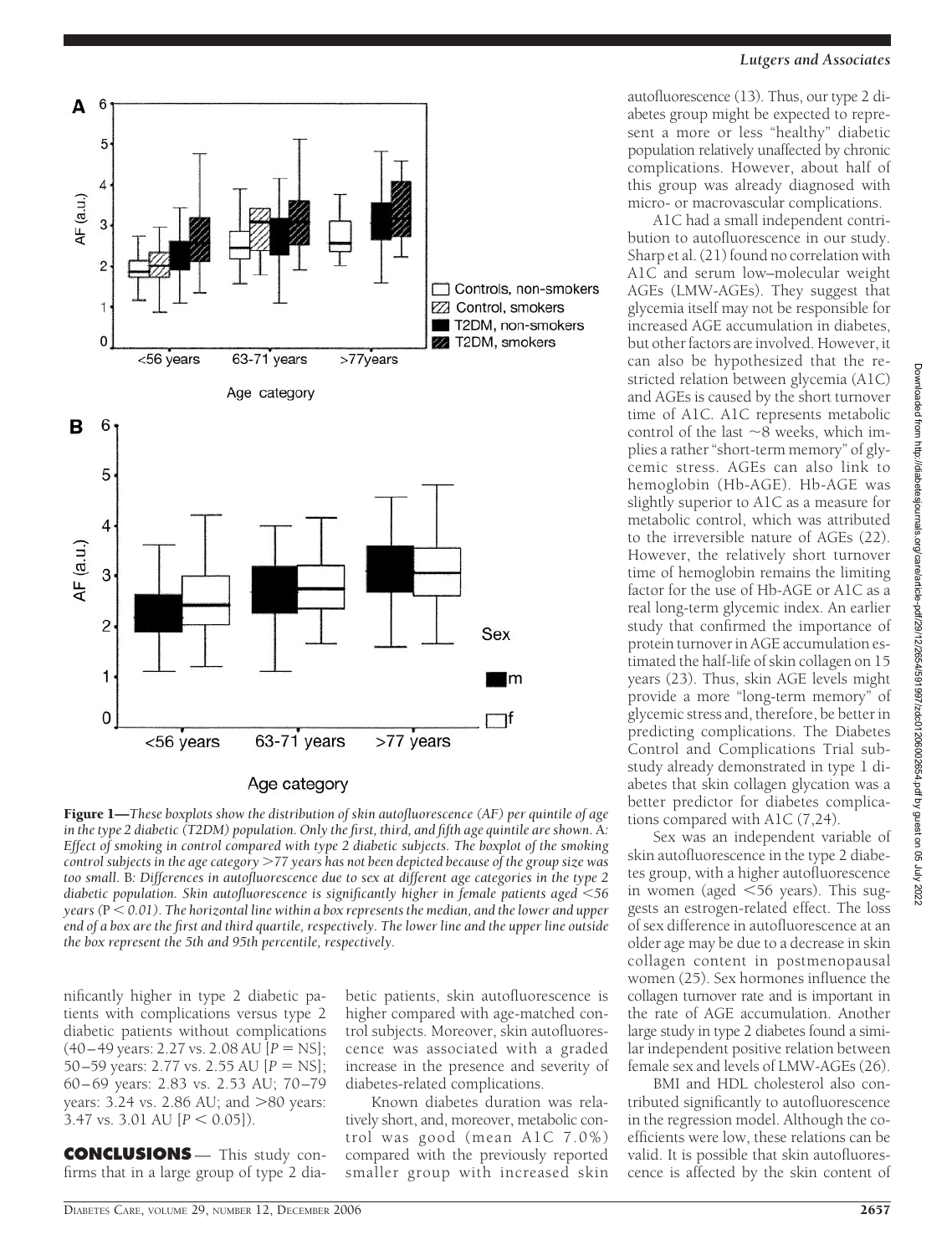

Figure 2—*Mean skin autofluorescence (AF) with 95% CIs in different categories of complications in the type 2 diabetic (T2DM) population. Matching symbols represent significant differences between the groups (*P *0.001). These differences remained significant after age correction of skin autofluorescence. The lined column represents the mean skin autofluorescence with 95% CIs of the control group.*

lipoxidation products, as some of these products are fluorescent (27). These advanced lipoxidation end products are formed analogous to AGEs from reactive carbonyl intermediates through oxidation of polyunsaturated fatty acids instead of sugars. If an increase in subcutaneous fat mass and a decrease in HDL cholesterol are associated with increased formation of advanced lipoxidation end products, this might explain the contribution to skin autofluorescence.

This study further supports the earlier finding that smoking results in increased AGE accumulation, as we showed that smoking independently increases autofluorescence in both type 2 diabetic and control subjects in the multivariate analysis (28).

Skin autofluorescence had an explained variance, with the tested clinical variables in the regression analysis of 46% in the control group and 25% in the type 2 diabetes group. It should be noted that the total variance  $(SD^2)$  was approximately two times higher in type  $2$  diabetes, which implies that the explained variances in the control group and the type 2 diabetes group are about the same  $[SD<sup>2</sup>(1 - R<sup>2</sup>)]$ . Sharp et al. (21), who measured fluorescent LMW-AGEs in plasma, also found an  $R^2$  value of 25% and increased total variance in type 2 diabetic compared with control subjects.

One of the reasons for a higher total

variance in the diabetic population might be that other "disturbing" disease-related factors exist. For example, interindividual differences in actual hyperglycemic induced oxidative stress during the autofluorescence measurement (2). It is also possible that genetic factors are involved in the individual susceptibility to glycation, as has been described previously (29).

There are some restrictions of the skin autofluorescence technique. First, nonfluorescent AGEs are not measured with our tool. In our previous study, however, skin autofluorescence was well correlated with levels of both fluorescent (pentosidine) and nonfluorescent AGEs (e.g., carboxymethyllisine) assessed in skin biopsies, which suggests a parallel trend formation of AGEs. It is unclear, so far, whether skin autofluorescence represents some intracellular-produced AGEs, which may be nonfluorescent.

Second, other fluorophores might be measured (e.g., NADH, which has an overlapping excitation spectrum [350–  $370 \text{ nm}$ ) (16). Finally, the large majority of our study population was Caucasian. Some non-Caucasian type 2 diabetic patients had to be excluded because of their skin type. The tool is in further development to measure autofluorescence in dark skin. Skin autofluorescence has recently shown clinical relevance as a strong and independent predictor of total and cardiovascular mortality in a study in patients with end-stage renal disease undergoing hemodialysis (30).

In this study, we showed that increased levels of skin autofluorescence was related to the extent of diabetesrelated complications. In a 4-year follow-up study, the progression of microand macrovascular complications, as well as mortality, is now evaluated in the current study group of type 2 diabetic patients to analyze whether skin autofluorescence contributes to the prediction of the development or progression of diabetes complications. If this hypothesis is confirmed, skin autofluorescence, reflecting vascular damage, will become an easy tool for clinical practice to identify diabetic patients who are at increased risk for developing vascular complications.

**Acknowledgments**— This study was supported by a grant from the Dutch Diabetes Research Foundation (project 2000.00.06)

#### **References**

- 1. Brownlee M: Lilly Lecture 1993: Glycation and diabetic complications. *Diabetes* 43:836–841, 1994
- 2. Baynes JW, Thorpe SR: Role of oxidative stress in diabetic complications: a new perspective on an old paradigm. *Diabetes* 48:1–9, 1999
- 3. Brownlee M: Biochemistry and molecular cell biology of diabetic complications.*Nature* 414:813–820, 2001
- 4. Monnier VM, Vishwanath V, Frank KE, Elmets CA, Dauchot P, Kohn RR: Relation between complications of type I diabetes mellitus and collagen- linked fluorescence. *N Engl J Med* 314:403–408, 1986
- 5. Airaksinen KE, Salmela PI, Linnaluoto MK, Ikaheimo MJ, Ahola K, Ryhanen LJ: Diminished arterial elasticity in diabetes: association with fluorescent advanced glycosylation end products in collagen. *Cardiovasc Res* 27:942–945, 1993
- 6. Stitt AW, He C, Friedman S, Scher L, Rossi P, Ong L, Founds H, Li YM, Bucala R, Vlassara H: Elevated AGE-modified ApoB in sera of euglycemic, normolipidemic patients with atherosclerosis: relationship to tissue AGEs. *Mol Med* 3:617– 627, 1997
- 7. Monnier VM, Bautista O, Kenny D, Sell DR, Fogarty J, Dahms W, Cleary PA, Lachin J, Genuth S: Skin collagen glycation, glycoxidation, and crosslinking are lower in subjects with long-term intensive versus conventional therapy of type 1 diabetes: relevance of glycated collagen products versus  $HbA_{1c}$  as markers of diabetic complications: DCCT Skin Collagen Ancillary Study Group: Diabetes Control